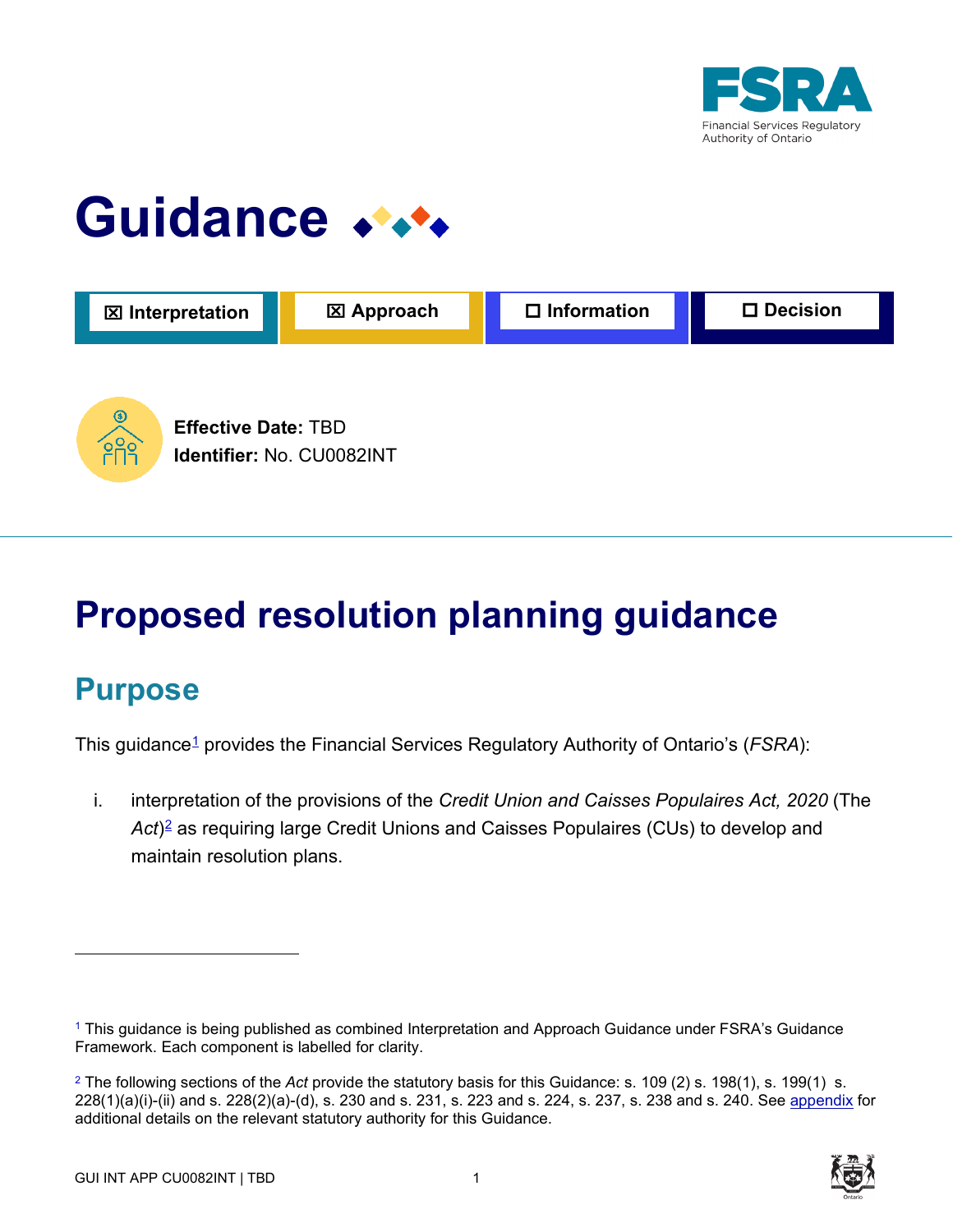ii. approach for assessing CU adherence to the principles set out in the Interpretation section of this guidance.

The Approach section of this guidance does not prescribe compliance requirements for Ontario CUs. Rather, it is intended to define the processes and practices that FSRA will follow when exercising its discretion under the *Act.*<sup>3</sup> The Interpretation section of this guidance sets out FSRA's view and interpretation of requirements under the *Act* where non-compliance may lead to supervisory action and enforcement sanctions.

# **Scope**

This Interpretation and Approach guidance affects CUs incorporated under the Act which are considered large. For the purposes of this guidance, large CUs are those with more than \$1 billion in total assets.

This guidance complements the information provided in, and should be read in conjunction with, other FSRA guidance and supporting publications available on FSRA's website [\(www.fsrao.ca\)](http://www.fsrao.ca/).

# **Rationale and background**

FSRA acts as both the supervisory authority and resolution authority for the Ontario CU sector and has distinct roles as it relates to the recovery and resolution of CUs.

• A supervisory authority is the organization responsible for the prudential regulation and supervision of financial entities. Recovery planning is generally a requirement of the supervisory authority.

<sup>3</sup> Both the CEO of FSRA and FSRA may exercise regulatory discretion under the *Act*. However, for the purposes of this Guidance, reference will only be made to FSRA as the CEO may delegate authority to FSRA staff, as permitted by s. 10(2.3) of the *Financial Services Regulatory Authority of Ontario Act*.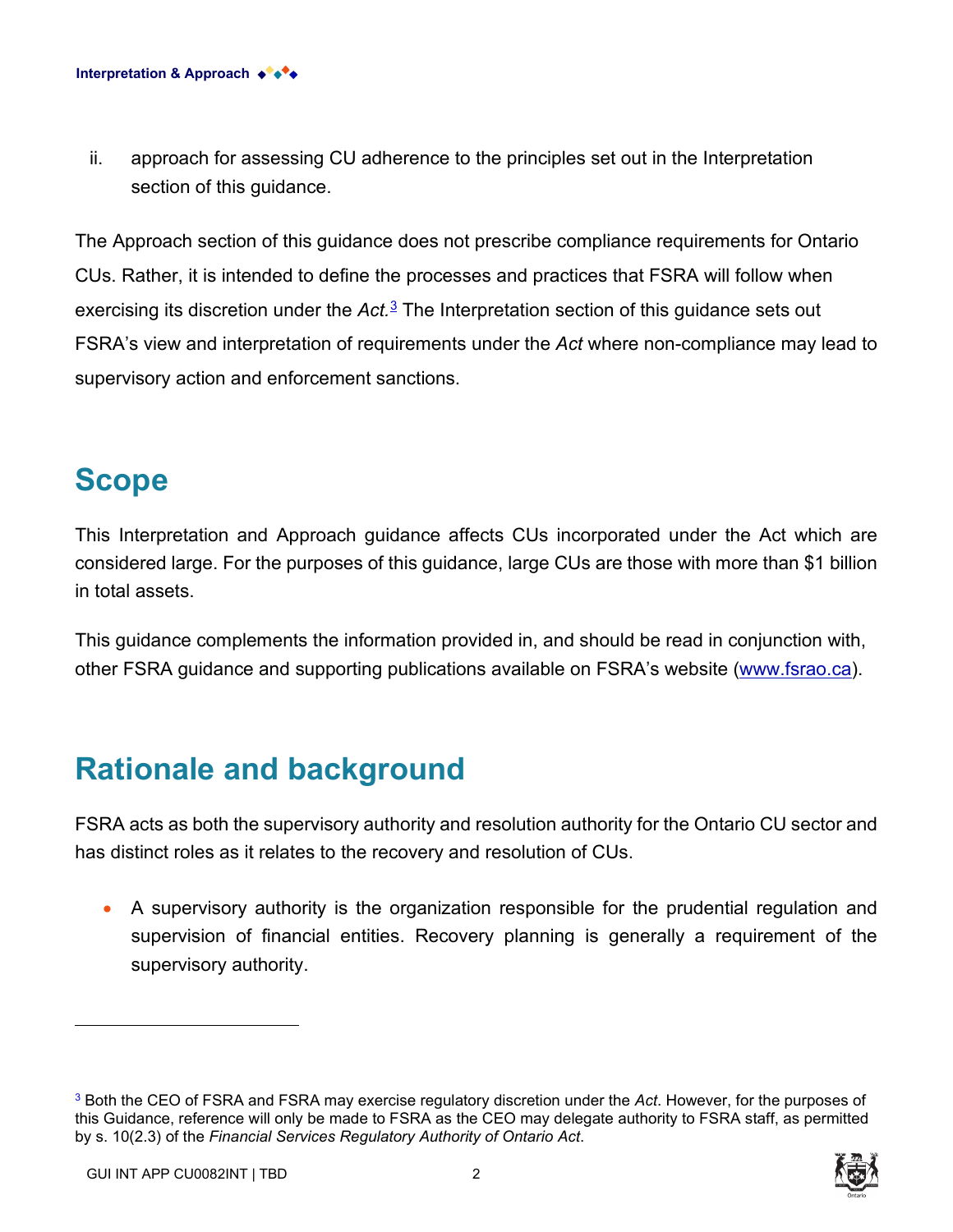• A resolution authority is the organization responsible for managing the process once a financial entity is deemed non-viable. Resolution planning is generally a requirement of the resolution authority.

Recovery describes the state when a CU is under severe stress but remains viable. FSRA acting as the supervisory authority applies high supervisory intensity on the  $CU^4$  while the CU is trying to return to Business as Usual (BAU).<sup>5</sup>

Resolution describes the point after FSRA, acting in its capacity as resolution authority, determines the non-viability of a CU. The resolution authority, whose mandate is to maintain the financial stability of the system, minimize disruption, and protect the deposit insurance fund, will either restructure the institution through drastic measures (e.g., forced asset sale or merger) or wind-up the failing CU.

FSRA determining that a CU has reached the Point of Non-Viability (PONV) distinguishes a CU in recovery from a CU in resolution. This determination also distinguishes FSRA acting primarily in its capacity as the resolution authority for the failed CU.

Determining that a CU has reached the PONV will be made by FSRA in its discretion based on the relevant information and data available. A CU reaching the PONV may be shared with the CU Board, management, members/depositors and other stakeholders on a need to know basis, taking into consideration FSRA's relevant statutory objects.

The list of factors below is non-exhaustive and FSRA, at its discretion, may rely on any single criterion, combination of criteria, or other measures in forming an opinion on whether a CU has reached the PONV. In determining the outlook for non-viability, FSRA will also consider the persistence (duration) as an added dimension. The PONV is determined by FSRA on a case-bycase basis with regards to its statutory objects. Factors may include:

<sup>5</sup> Additional information on requirements related to recovery planning is detailed in the *[Recovery Planning](https://www.fsrao.ca/industry/credit-unions-and-caisses-populaires/regulatory-framework/guidance-credit-unions-and-caisses-populaires/recovery-planning)  [Interpretation and Approach](https://www.fsrao.ca/industry/credit-unions-and-caisses-populaires/regulatory-framework/guidance-credit-unions-and-caisses-populaires/recovery-planning)* Guidance (CU0069INT).



<sup>&</sup>lt;sup>4</sup> There is a continuum of supervisory work that ranges from lesser to greater supervisory intensity: document review, meeting with senior management and Board, off-site monitoring, off-site desk review or examination, targeted (limited scope) on-site examination, comprehensive on-site examination.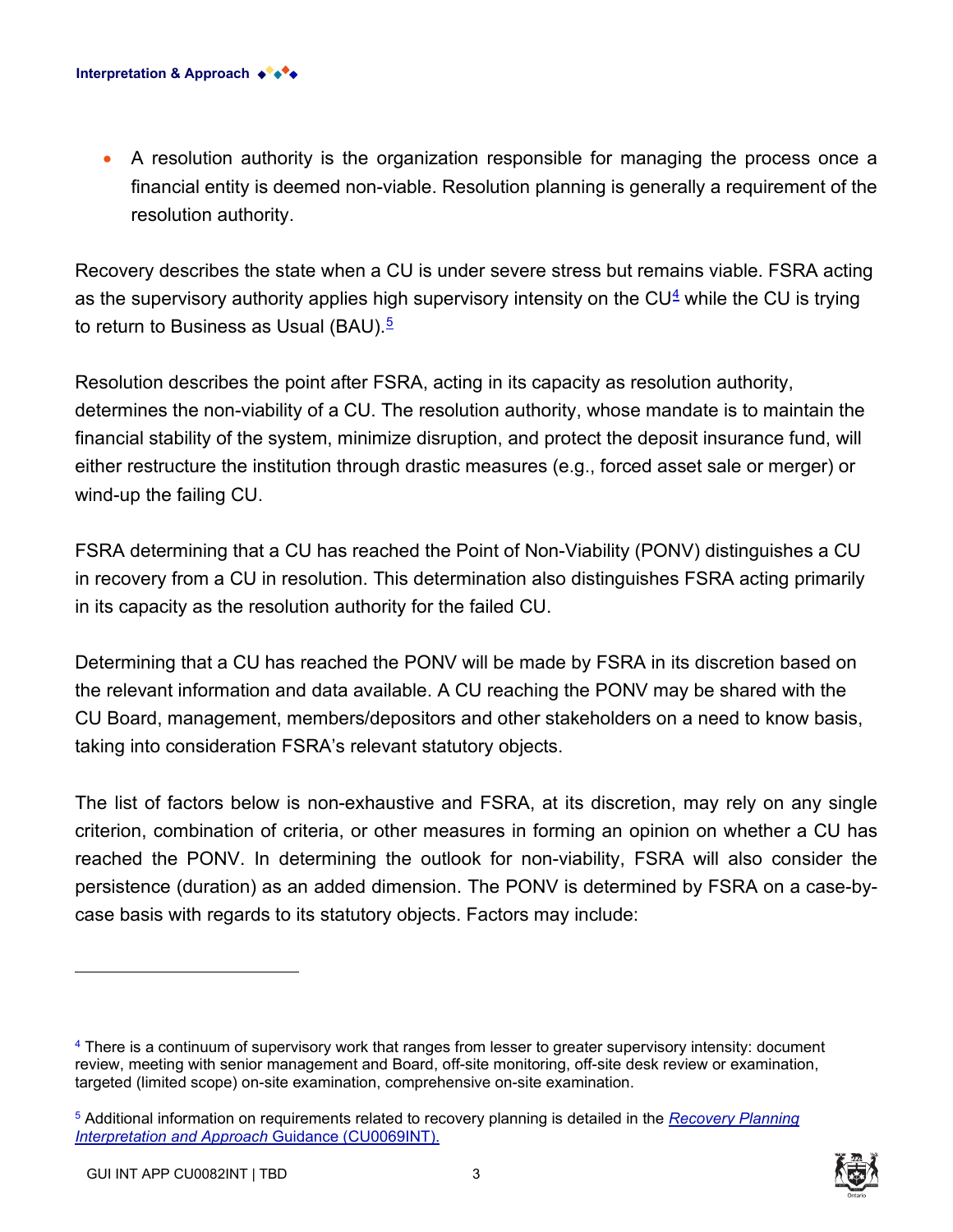- regulatory capital falls below specified minimum levels
- required liquidity falls below specified minimum levels
- the CU is expected in the near future to be unable to pay liabilities as they fall due
- the CU's earnings capacity has been seriously impaired
- the CU is unable to raise investment shares to offset capital shortfalls
- there is a serious impairment of the CU's access to funding sources
- the CU depends on official sector financial assistance to sustain operations or would be dependent in the absence of resolution
- there is a significant deterioration in the value of the CU's assets
- the CU's business plan is non-viable
- the CU is expected, in the near future, to be balance-sheet insolvent

FSRA can use its powers<sup>6</sup> under the *Act* which relate to Financial Assistance, Administration, Supervision, Dissolution and Winding Up to resolve a CU. These legislative powers provide FSRA with the authority to undertake recovery and resolution activities.

The diagram below illustrates how these powers may be used in the recovery and resolution process.



#### *Recovery and Resolution Continuum*

\* A CU can be put under Supervision or Administration for reasons other than deterioration of financial health, e.g. misconduct, fraud, negligence

<sup>6</sup> The powers granted to FSRA are prescribed in following sections of the *Act*: s. 228(1)(a)(i)-(ii) and s. 228(2)(a)-(d), s. 230 and s. 231, s. 223 and s. 224, s. 237, s. 238 and s. 240. See appendix for additional details on the relevant statutory authority for this Guidance.

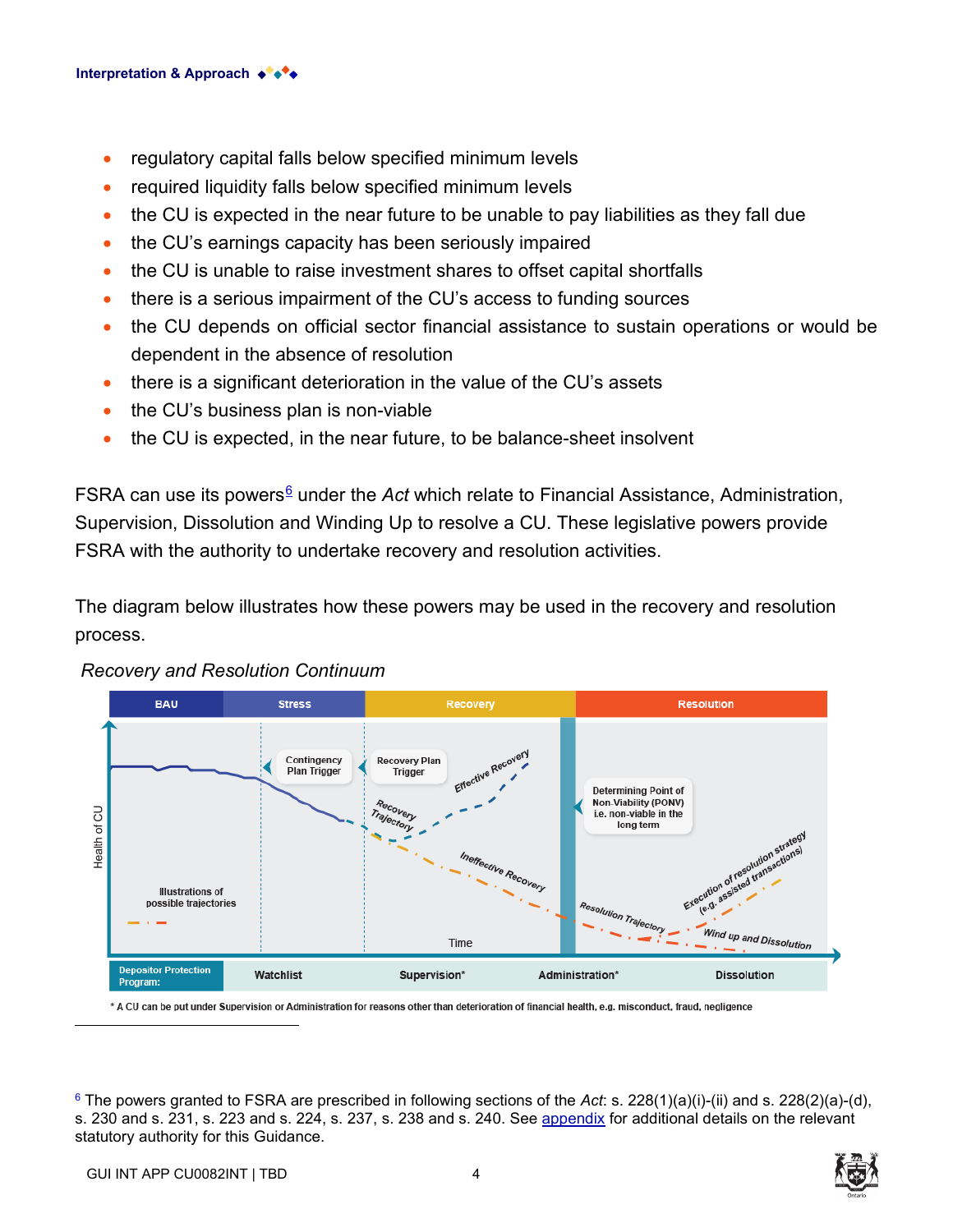Due to long-standing pressures towards consolidation, Ontario's CU system is becoming more concentrated with fewer, larger, and more complex CUs. Historically, non-viable CUs have merged with other CUs or have been liquidated. Over the last decade, there have been fewer liquidations<sup>7</sup> and dissolutions<sup>8</sup> but merger activity continues. The option to merge has become more complicated for large CUs, who are less likely to find a partner capable or willing to merge with in the event of non-viability.

FSRA's interpretation of existing legislative requirements under the *Act*<sup>9</sup> is that CUs are required to develop resolution plans. Resolution plans provide FSRA with an understanding of the structure of large CUs, enhance data readiness for valuation and depositor payout, enable operational continuity of functions servicing client needs, and plan for the most effective resolution strategy.

To manage the resolution of a large CU, FSRA will need a detailed understanding of the CU's systems, processes and resources to ensure that insured deposits are fully paid-out, which would be provided through resolution planning. FSRA will also require this information to assume the operations of the non-viable CU to either sell assets, merge and/or wind-up the CU.

Smaller CUs are not required to develop a resolution plan as their failure could be managed with the information gained through the regular supervisory process and options to merge are more readily available.

Resolution planning supports FSRA's goal of developing a sound resolution regime for the Ontario CU sector to promote and maintain stability of the CU sector in the event of a crisis. These outcomes are consistent with several FSRA statutory objects, as set out in s. 3(1) and s. 3(4) of the *Financial Services Regulatory Authority of Ontario Act, 2016* (the *FSRA Act*):

 $7$  Liquidation refers to the process of closing a CU so that its assets can be sold to pay its obligations. Liquidation is detailed in s. 241(5) and 241(6) of the *Act*.

<sup>&</sup>lt;sup>8</sup> Dissolution refers to the act of formally closing a CU. Dissolution can only occur once the CU has no assets or liabilities (after the liquidation or sale of all assets).

<sup>9</sup>The following sections of the *Act* provide the statutory basis for this Guidance: s. 109(2), s. 198(1), s. 199(1), s. 228(1)(a)(i)-(ii) and s. 228(2)(a)-(d), s. 230 and s. 231, s. 223 and s. 224, s. 237, s. 238 and s. 240. See appendix for additional details on the relevant statutory authority for this Guidance.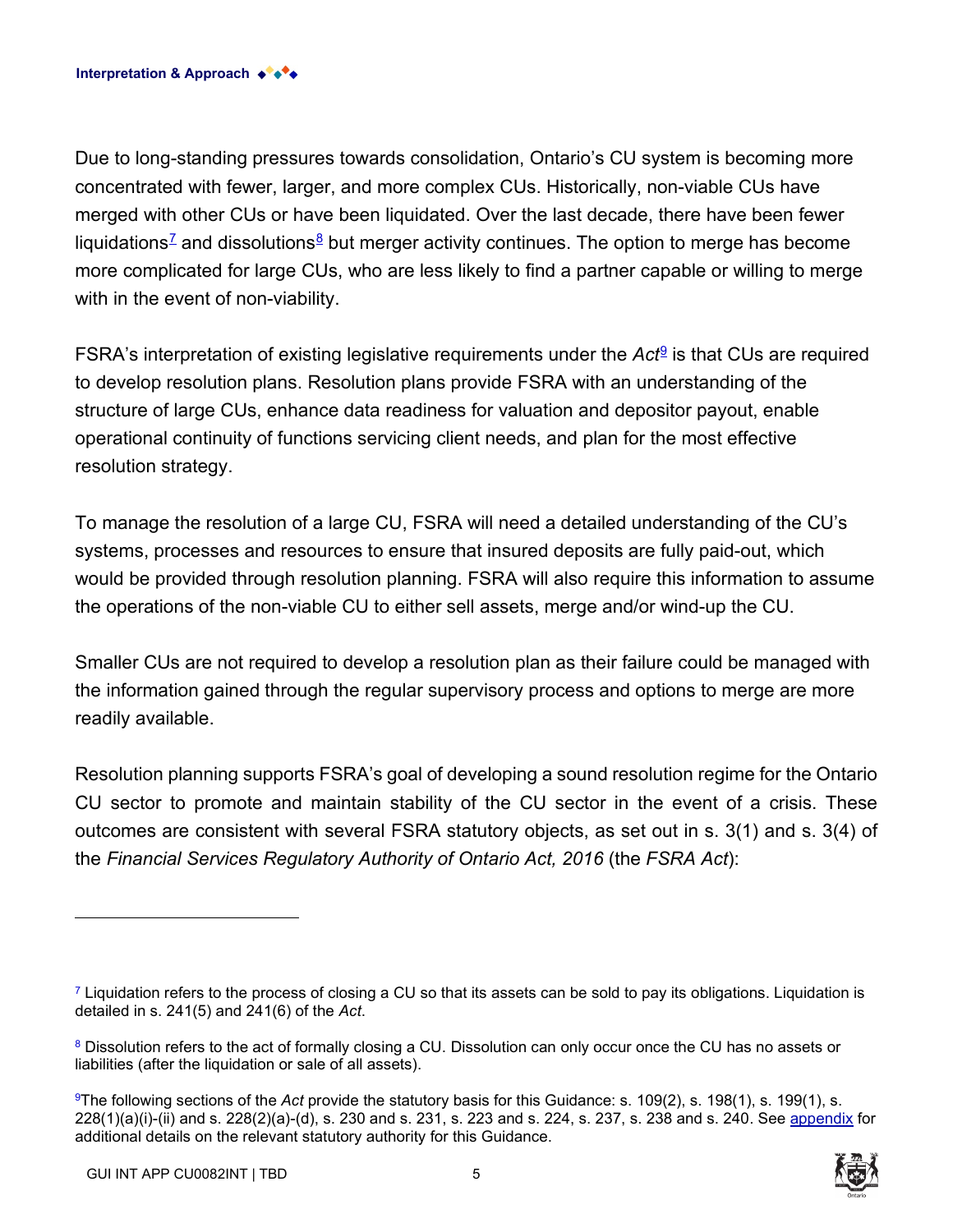- to contribute to public confidence in regulated sectors
- to provide insurance against the loss of part or all of deposits with CUs
- to promote and otherwise contribute to the stability of the CU sector in Ontario with due regard to the need to allow CUs to compete effectively while taking reasonable risks
- to pursue the objects for the benefit of persons having deposits with CUs and in such manner as will minimize the exposure of the Deposit Insurance Reserve Fund (the DIRF) to loss.



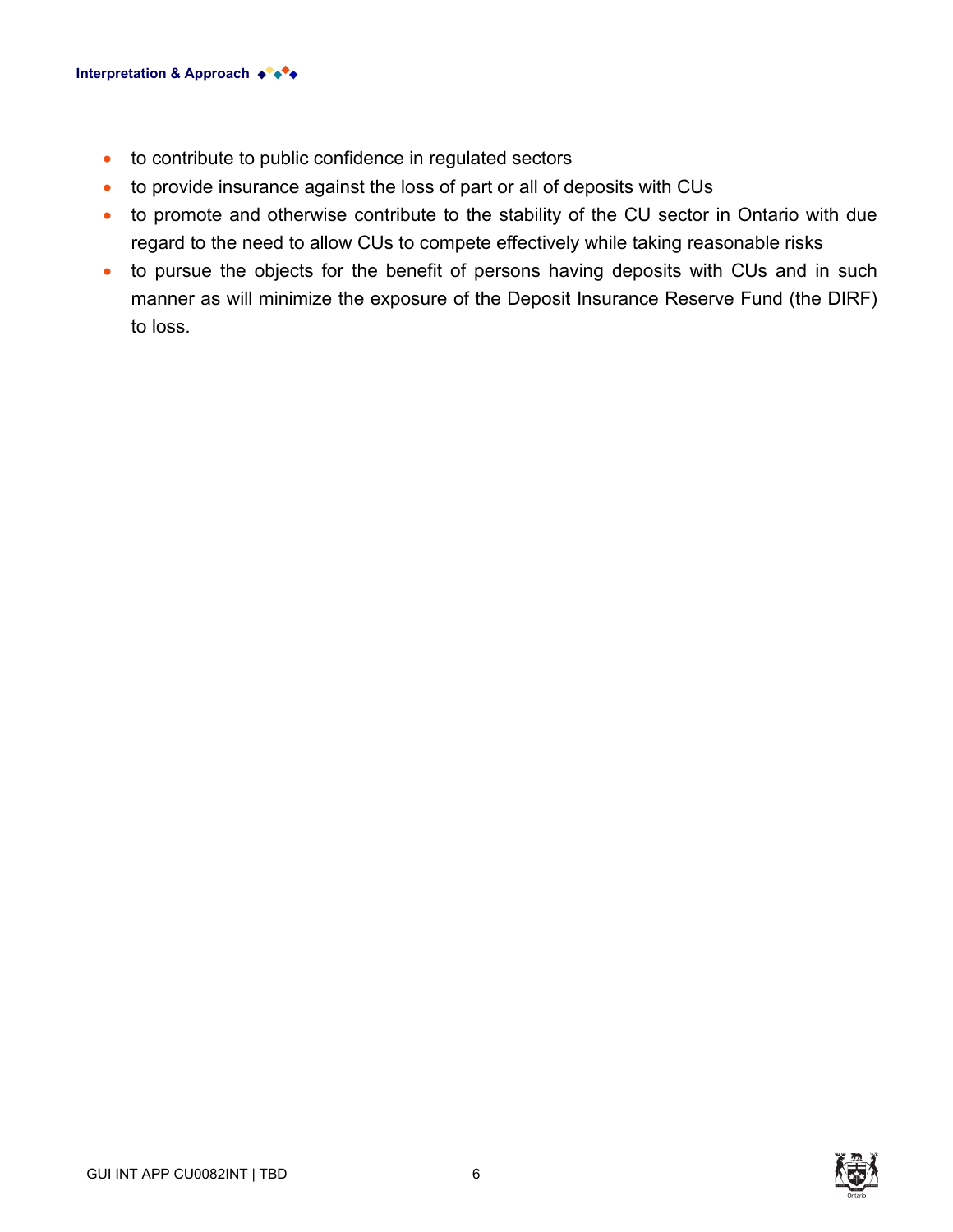# **Interpretation**

FSRA has identified the following specific desired regulatory outcomes for resolution planning:

- i. Impediments to resolution are materially removed through robust planning to ensure that resolution activities can be carried out in a timely and orderly fashion.
- ii. Continuity of business operations is maintained to serve CU members and customers through orderly resolutions of failed CUs. This is enabled by ensuring that large CUs have credible and feasible resolution plans in place that can be operationally implemented and facilitate effective use of FSRA's resolution powers.
- iii. Loss to the DIRF and harm to depositors (including insured and uninsured depositors), members, consumers, and other creditors are minimized through improving transparency and mitigation of the risks posed by potential failures of large CUs.
- iv. Public confidence and sector stability are promoted through effective resolution planning and timely implementation.

To satisfy the requirements under the *Act*, CUs must adhere to the principles set out in this section in a manner that demonstrates the degree of care, diligence and skill that a prudent person would exercise in comparable circumstances. Effective adherence to the principles would:

- demonstrate how powers and duties must be exercised and discharged by each director, officer or committee member of a CU under s. 109(1) of the *Act*
- reflect adherence to the standard of care that each director, officer, or committee member of a CU must exercise pursuant to s. 109(2) of the *Act*.

This Interpretation sets out FSRA's view of the following requirements under the *Act*:

• S. 198(1) and s. 199(1) of the *Act* respectively provides FSRA with such powers to request information relating to the CU's business as is required for the purpose of carrying



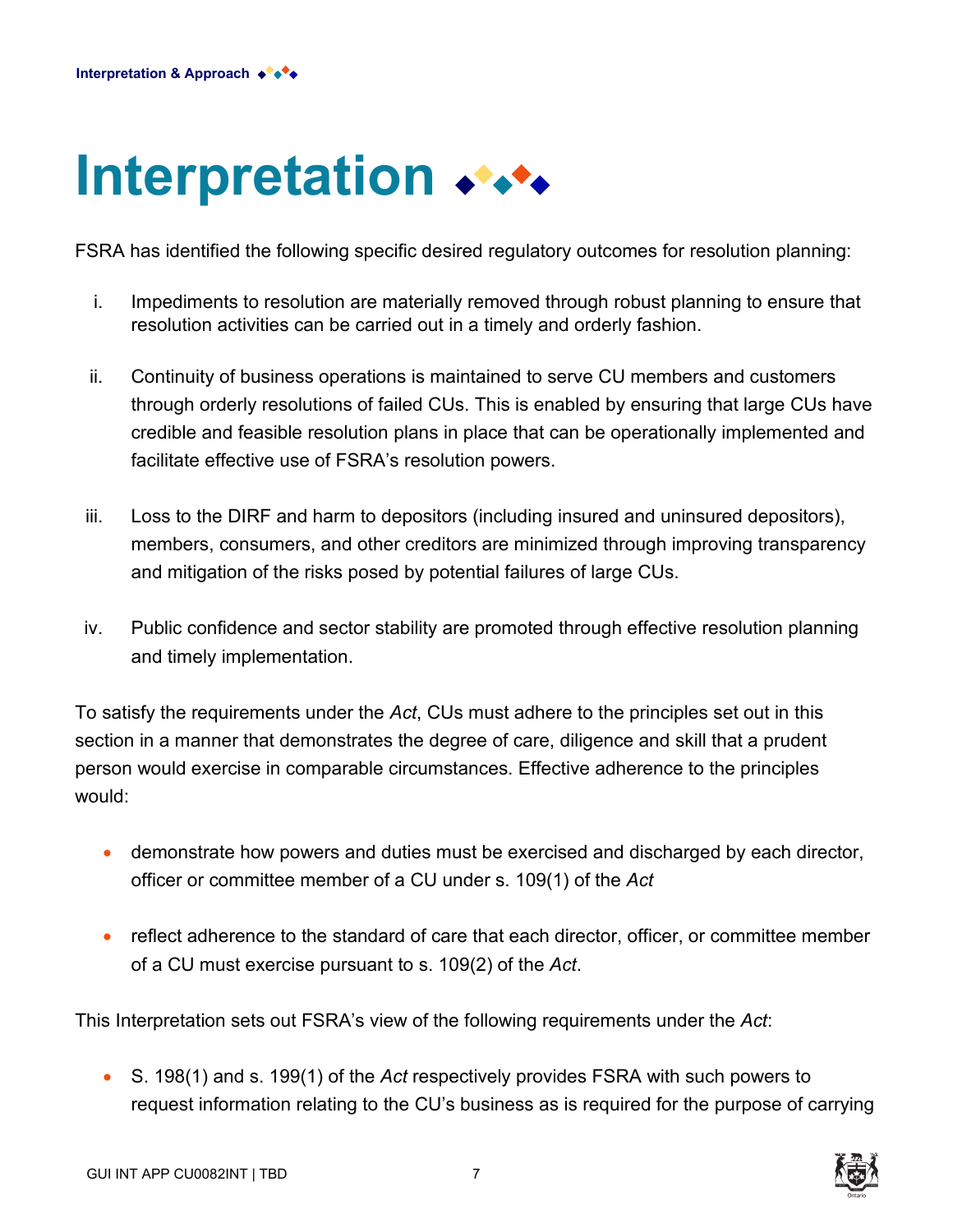out powers and duties. FSRA is interpreting these subsections of the *Act* as creating an obligation by a CU to provide a resolution plan to FSRA on a regular basis

• S. 109(2) of the *Act* which requires that each "director, officer or committee member to exercise the degree of care, diligence and skill that a reasonably prudent person would exercise in comparable circumstances", to include an obligation for directors and officers, as part of their duty of care, to ensure that a resolution plan for the CU is implemented and kept current.

Therefore, to the extent that large CUs do not implement and maintain a resolution plan consistent with FSRA's Interpretation of the requirements under the *Act*, it may lead to supervisory action or enforcement sanction by FSRA against the CU, its Board or senior management. This may include requiring remediation and reporting, and/or issuing orders and in extreme cases, placing the CU under supervision or administration.

FSRA will monitor adherence to these principles and requirements as part of its supervisory approach, as outlined in the Approach section of this guidance below.

# **Principles**

Consistent with a principles-based and outcomes-focused framework for resolution planning, FSRA has identified the following principles for effective resolution planning to satisfy its Interpretation of the *Act*. FSRA will apply these principles to assess the CU's resolution planning to determine whether the requirements of the *Act* are satisfied.

#### **Principles of Resolution Planning**

**1.** *Effective Resolution Plan Development: Large CUs have an obligation to contribute to maintaining the stability of the CU system in the event of its failure, continue to provide delivery of critical function, minimize disruption to the depositors, members, and other stakeholders in the system.*

*Through its Board and senior management, the CU has an obligation to create a resolution plan that provides sufficient information to satisfy these objectives.*

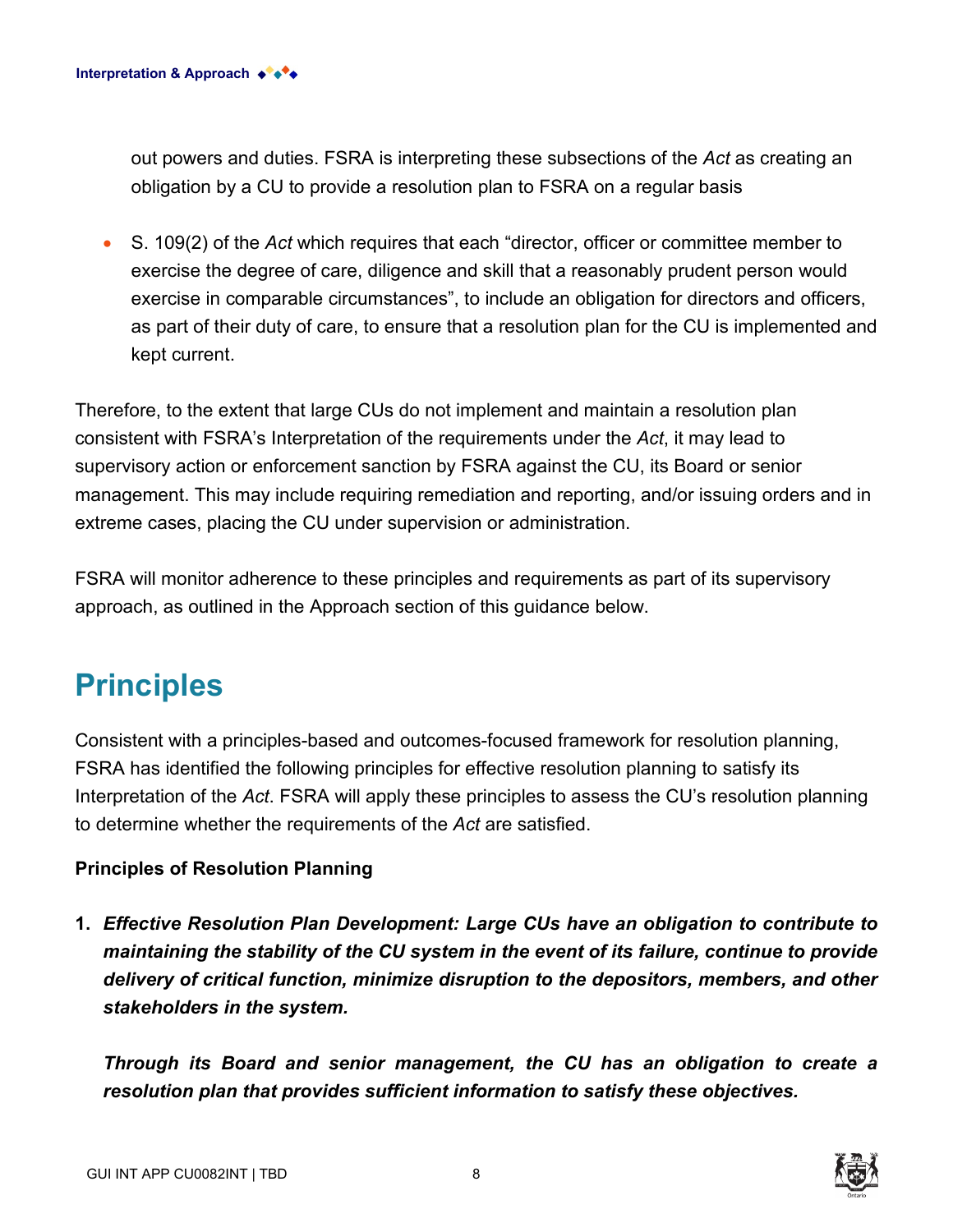A CU's resolution plan submission must include a comprehensive profile of the CU that is consistent with the scope of its activities and footprint. This includes the development of a preferred resolution strategy and an operational plan, which will inform FSRA's resolvability assessments and identify actions for the CU to take to remove any identified impediments to resolvability.



#### *Resolution Plan Cycle*

### **2.** *Accountable Governance: The CU, through its Board and senior management, must be accountable for resolution planning.*

Resolution planning activities must be undertaken by different levels of the CU, including the Board and senior management, and the CU's business records, including the Board minutes, must evidence this process. The resolution plan must be strategically focused and reflect conclusions and observations about implementation given the CU's unique legal, financial, and operational structure.

# **3.** *Timely Coordination and Engagement with FSRA: CUs must keep FSRA informed on the execution of their recovery actions upon activation of their recovery plans. Should recovery be unsuccessful, the CU must engage with FSRA to prepare for resolution.*

CUs must self-identify issues and create a timeline to implement recovery actions according to their recovery plans. If financial health cannot be restored, CUs must work with FSRA and

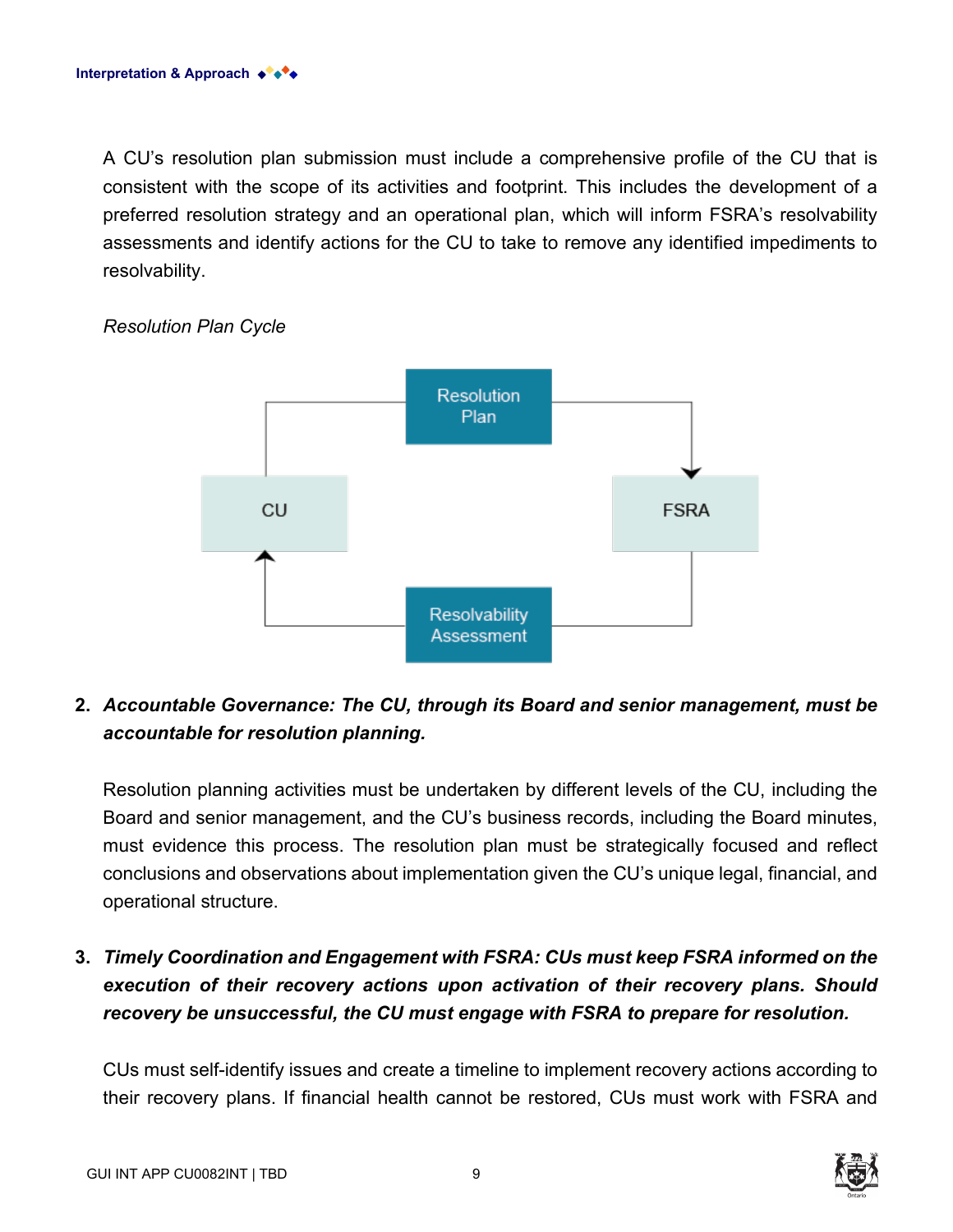prepare for resolution to ensure resolution activities can be carried out in a timely and orderly fashion.

## *4. Depositor, Member and Consumer Protection: Resolution planning must be robust and accurate to minimize harm to depositors, members and consumers.*

A disorderly failure of a CU can negatively impact depositors, members and consumers. Resolution planning activities must promote the timely and orderly resolution of the CU to minimize harm to depositors, members and consumers. Resolution planning must also be robust and accurate to protect the sector, as well as the members and depositors in other CUs, both from loss via the DIRF, contagion and reputation risk.

# *5. Periodic Testing and Reassessment: The resolution plan must be periodically tested to validate its effectiveness and ensure the resolution plan is up to date with current information.*

A CUs resolution plan must be tested to validate its effectiveness during a crisis. For example, a resolution plan's effectiveness can be validated through table-top exercises, simulation scenarios or other methods identified by the CU.

A regular cadence must also be established for re-assessing and refreshing resolution plans. For example, addressing lessons learned after a resolution exercise, when adding or exiting a business line, or responding to an external development. The resolution planning process is an iterative process that aims to continuously improve the quality and feasibility of the plans to ensure they are current.

# **6.** *Proportionality: Resolution plans, targeted for large CUs, must be developed based on the structure, size, complexity, and risk profile of a CU.*

A CU resolution plan must be tailored to the structure, size, complexity, and risk profile of the institution.

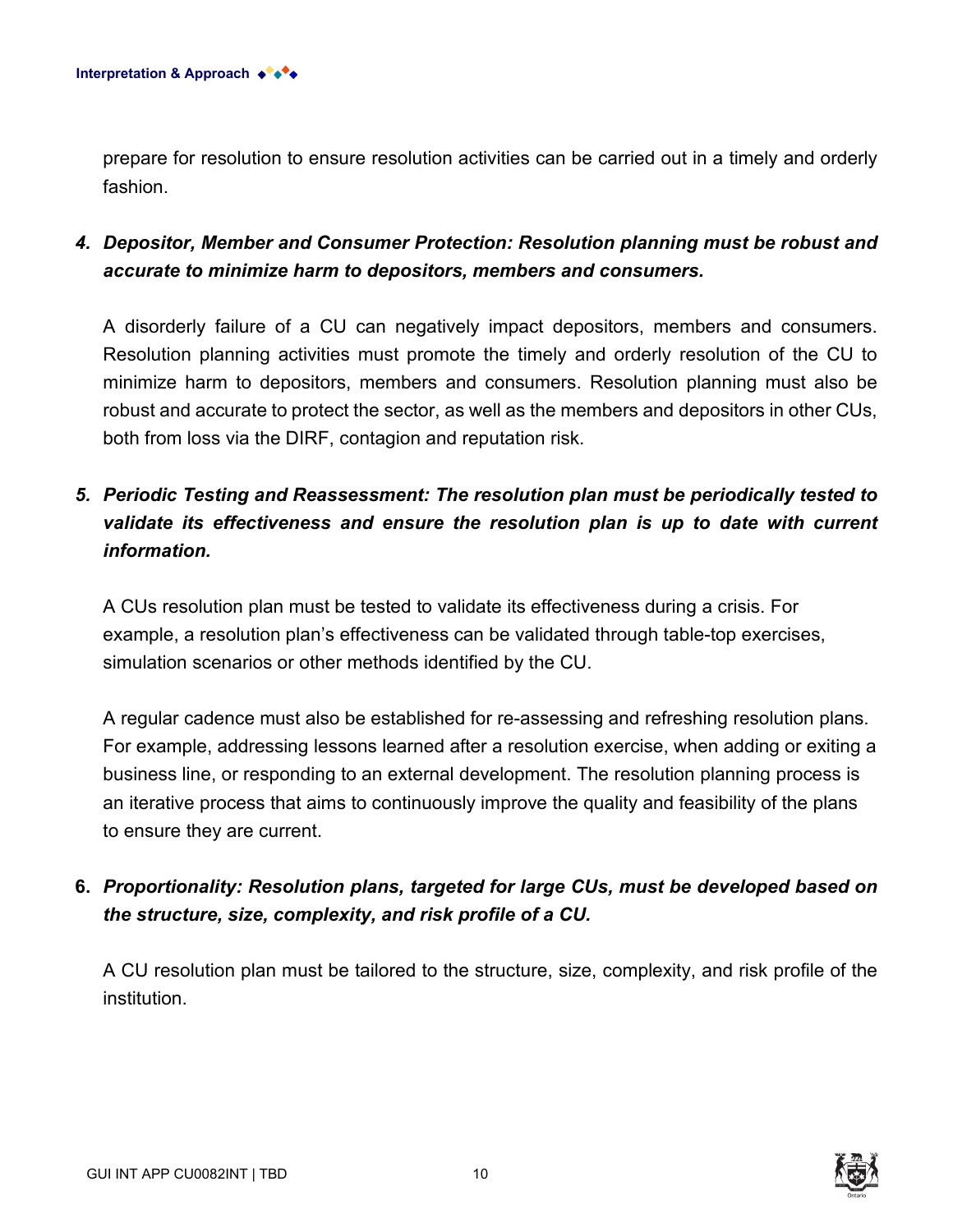# **Approach – Processes and Practices**

FSRA takes a proactive approach through resolution planning to manage potential contagion and disruptions caused by CU failures. Identifying, evaluating, and addressing challenges through resolution planning helps facilitate FSRA's effective application of resolution tools to ensure orderly resolutions, thereby minimizing the impact to the Ontario CU system. The breadth and depth of information required to facilitate resolution planning is driven by the CU's size, complexity, and risk profile.

A large CU failure could cause significant contagion in the system. Market reaction to a failed CU and the impact on financial stability may not be completely mitigated by the availability of the DIRF. Difficulties in paying out deposits, due to the magnitude of uninsured deposits or presence of operational issues at the failed CU, can send negative market signals and promote the likelihood of a run on a CU.<sup>10</sup> The impact will not only be on the failed CU, but the entire sector. The CU's resolution plan should describe the breadth and depth of potential impact on members, customers, other financial institutions, and other stakeholders upon the CU's failure.

A CU's resolution plan should include a resolution profile, as well as a self-assessment on several areas to inform the CU's resolvability. Although it is not possible to prescribe in advance the precise course of action to be pursued in executing the resolution strategy, some consideration can be given ahead of time to enhance crisis preparedness through resolution planning.

CUs are welcome to submit supporting documents such as internal management or board reports as appendices to their resolution plans that would address FSRA requirements identified in the Interpretation section of this guidance. The format of the information is at the CU's discretion.

 $10$  A "run on a CU" is an event in which many depositors at a CU withdraw all their funds within a short time period as they believe the institution is non-viable.

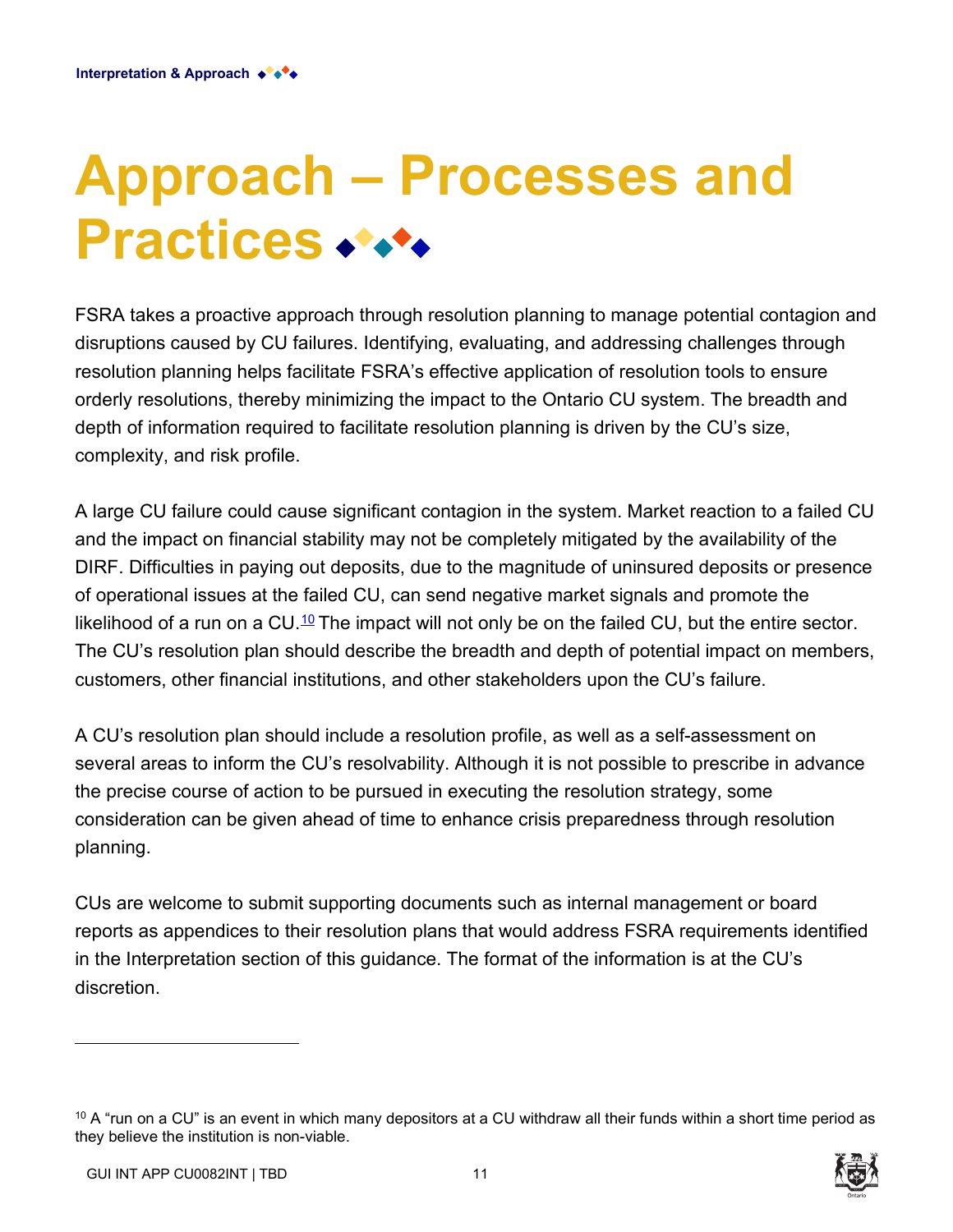In assessing whether a CU's resolution plan meets the objectives stated in the Interpretation section of this guidance, a CU's resolution plan should contain the following core elements.

## **A. Resolution profile**

The purpose of the resolution profile is to provide a comprehensive view of the CU, identifying those material elements that in resolution must be focused on to maintain stability in the system. The profile should highlight the critical functions that the CU performs as well as the shared services that support those functions. Planning for the continuity of these functions and services upon entry to resolution will form the basis for determination of the resolution strategy.

#### **Legal entities**

The resolution plan should identify the CU's legal entities, including the CU's parent entity and sister entities (that may not be CUs), any subsidiaries (whether active or inactive), minority investments, joint ventures, partnerships, and special purpose vehicles.

Sufficient detail should be provided for each legal entity, such as:

- incorporation and operating jurisdiction (provincial/ federal)
- ownership percentage, and other parties who hold the remaining ownership stake
- basic financial information (assets/liabilities; income/expenses)
- general information on the Board of Directors
- intra-group guarantees or other support mechanisms
- applicable protection schemes (in addition to the DIRF), supervisory/resolution authorities; relevant regulations and regulatory/capital requirements
- share structure (number and types of shares e.g., member shares, investment shares, profit shares)
- mapping of legal entity to business lines/critical functions (see below)
- mapping of legal entity to critical shared services (see below), including any activities outsourced to third parties
- number of staff employed with employment contracts at the legal entity
- tangible and intangible assets including all registered and unregistered patents, trade names, trademarks, copyrights, and any other intellectual property rights to which the legal entity holds title

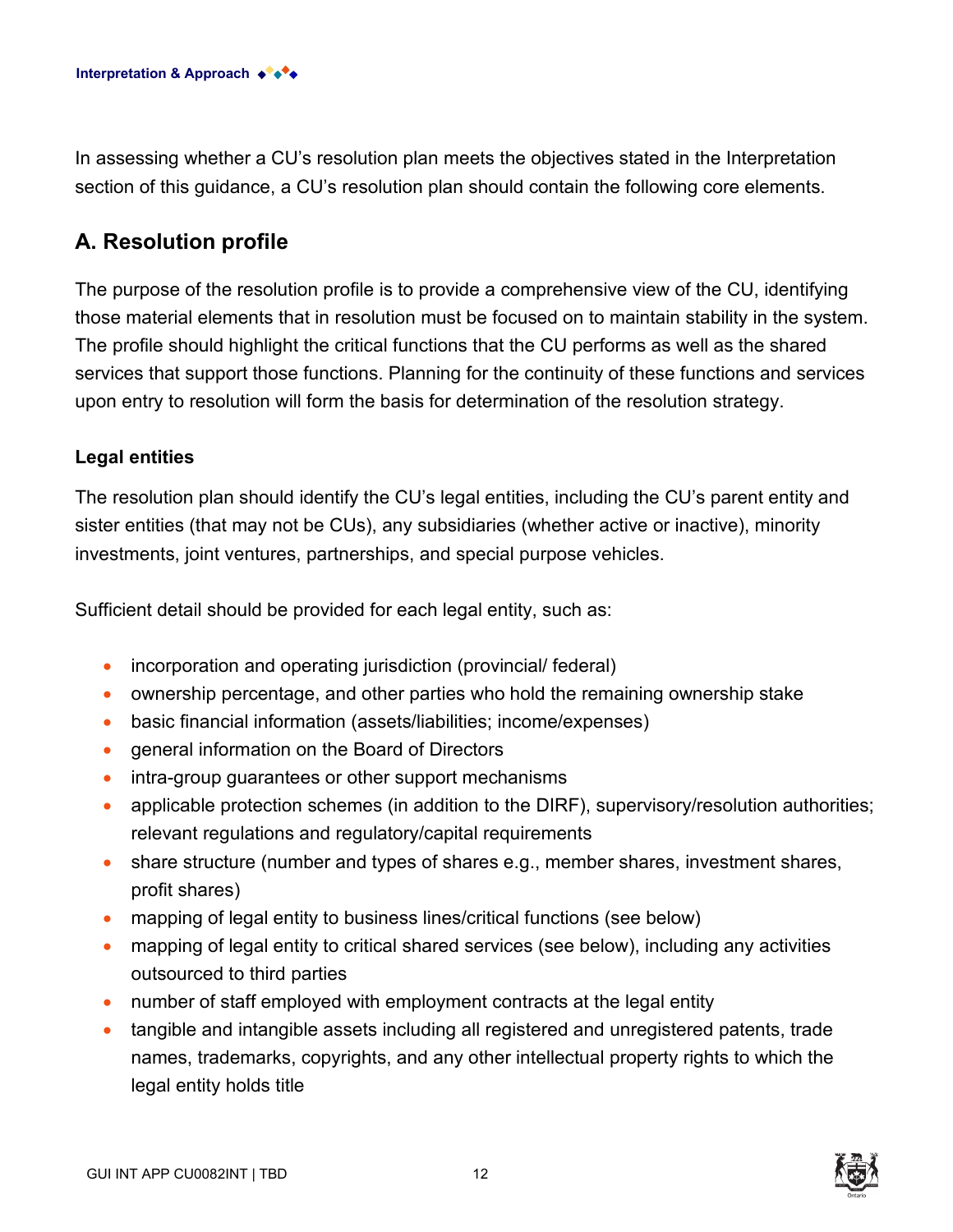#### **Critical functions**

CUs should also identify a list of critical functions applicable in their business profile. Critical functions are defined as activities, services or operations that would need to be continued because the discontinuance of which will cause significant disruption to the financial stability of the Ontario CU system due to the size and/or complexity of the CU. Examples include deposit and lending activities in the retail or commercial sector.

#### **Critical shared services**

CUs should also identify a list of critical shared services that support its critical functions. Critical shared services are activities performed within the CU or outsourced to third parties. Failure would lead to the inability to perform critical functions, and therefore disrupt operations and services. Examples include:

- information Technology supporting core banking processes (data storage and processes; IT infrastructure, software licenses, access to external providers, application maintenance, report generation, user support)
- human Resources (payroll, staff administration/contracts, communications)
- transaction processing
- real estate provision and management (leases, facilities management, access control, security)
- corporate legal services and support
- payment, clearing and settlement systems

## **B. Resolution Strategy**

While FSRA has several options to resolve a failed CU, FSRA may put it into "Open CU Resolution". FSRA will utilize information provided in a CUs resolution plan and decide as to whether "Open CU Resolution" is the optimal strategy. Open CU Resolution will enable a large CU to remain open but under the control of FSRA. Depositors will have full or partial access to their accounts while resolution activities are performed. FSRA will maintain CU operations, potentially restructure the CU through drastic measures (e.g., forced asset sale, purchase and assumption, merger if possible), and use the CU's own systems to process any depositors' withdrawals and support members.

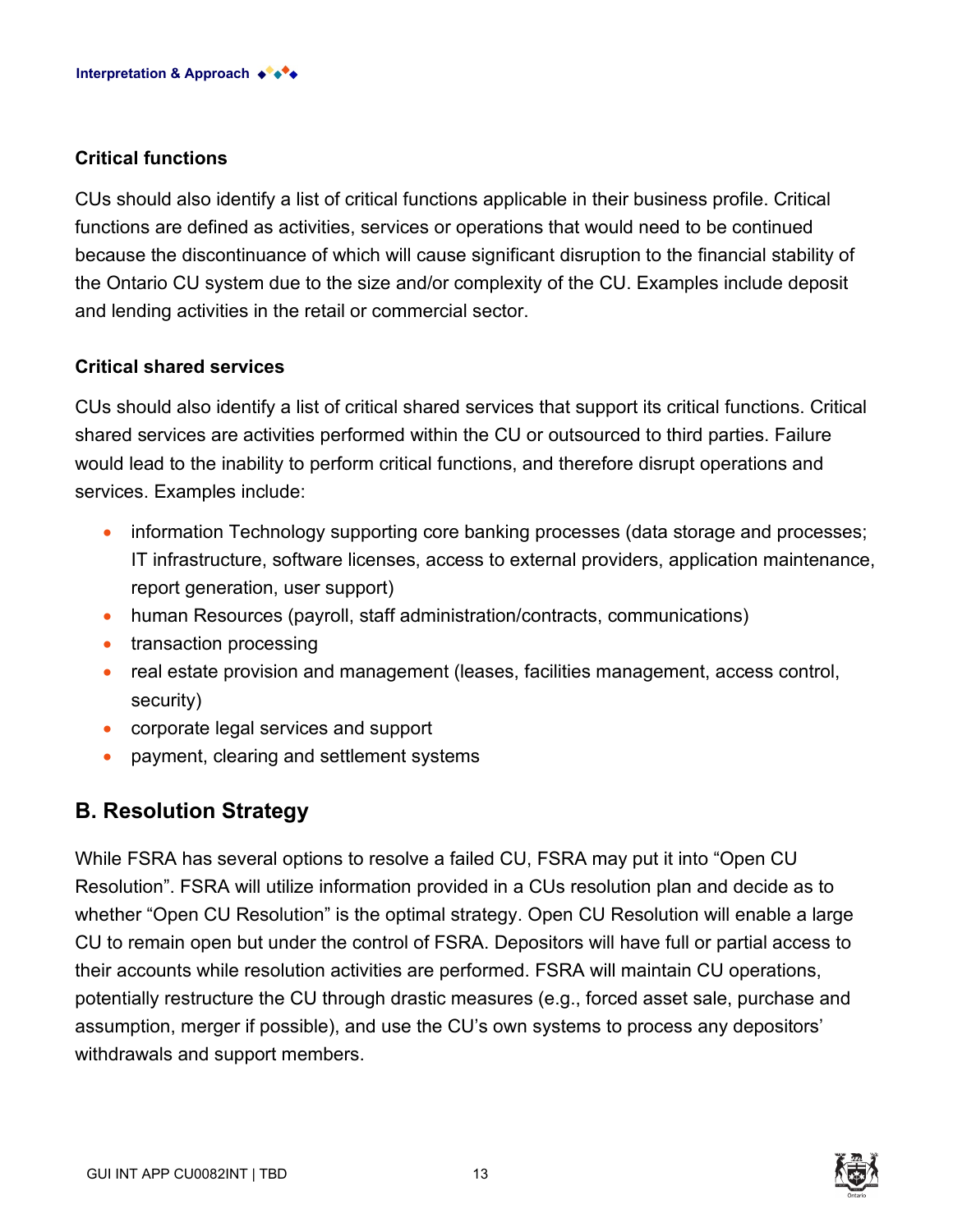There will be immediate, short-term, and long-term objectives during resolution. For example, for deposit taking, immediate objectives could include maintaining full customer access (branch, online, mobile, ATM network) and maintaining sufficient liquidity to meet expected deposit outflow. Short-term objectives should include preservation of value through customer retention and pricing strategy. Long-term objectives could include a forced asset sale, purchase and assumption, and/or restructuring and mergers facilitated by FSRA. Achieving these objectives could depend on factors like operational continuity of branches and technology infrastructure, retention of key staff, and uninterrupted access to banking systems.

Given the above context, CU's resolution plan should contain a description of:

• Immediate, short-term, and long-term objectives in resolution for each business line/asset/critical function/legal entity.

# **C. External and internal dependencies for operational continuity**

One of the desired outcomes in resolution is the continuity of business operations to serve CU members and customers during the orderly resolution of a failed CU. Operational continuity can only be enabled if key internal and external dependencies have been identified and favourable terms are present in the corresponding governing contractual agreements. These may include but not limited to leases, IT services, loan origination and servicing, risk assessment/underwriting platforms, clearing and settlement services, back-office operations, and use of intellectual property.

A CU's resolution plan should consider, for external operational dependencies, key contracts with third parties, including a description of termination clauses upon insolvency or a restructuring event. Relevant terms and provisions on termination should be assessed by the CU in ongoing or upcoming contract negotiations to promote operational continuity of services in resolution. In an Open CU Resolution, it is important for all contracts supporting critical functions to continue despite the CU being put under administration by FSRA. Any unreasonably withheld consent or extortionate power exercised by third party suppliers (e.g., landlords, software vendors) could create barriers for transfer of business to a purchaser during an Open CU Resolution. Such potential impediments should be identified in the resolution plan and brought to the CU Board's attention so that they can be addressed accordingly to improve resolvability.

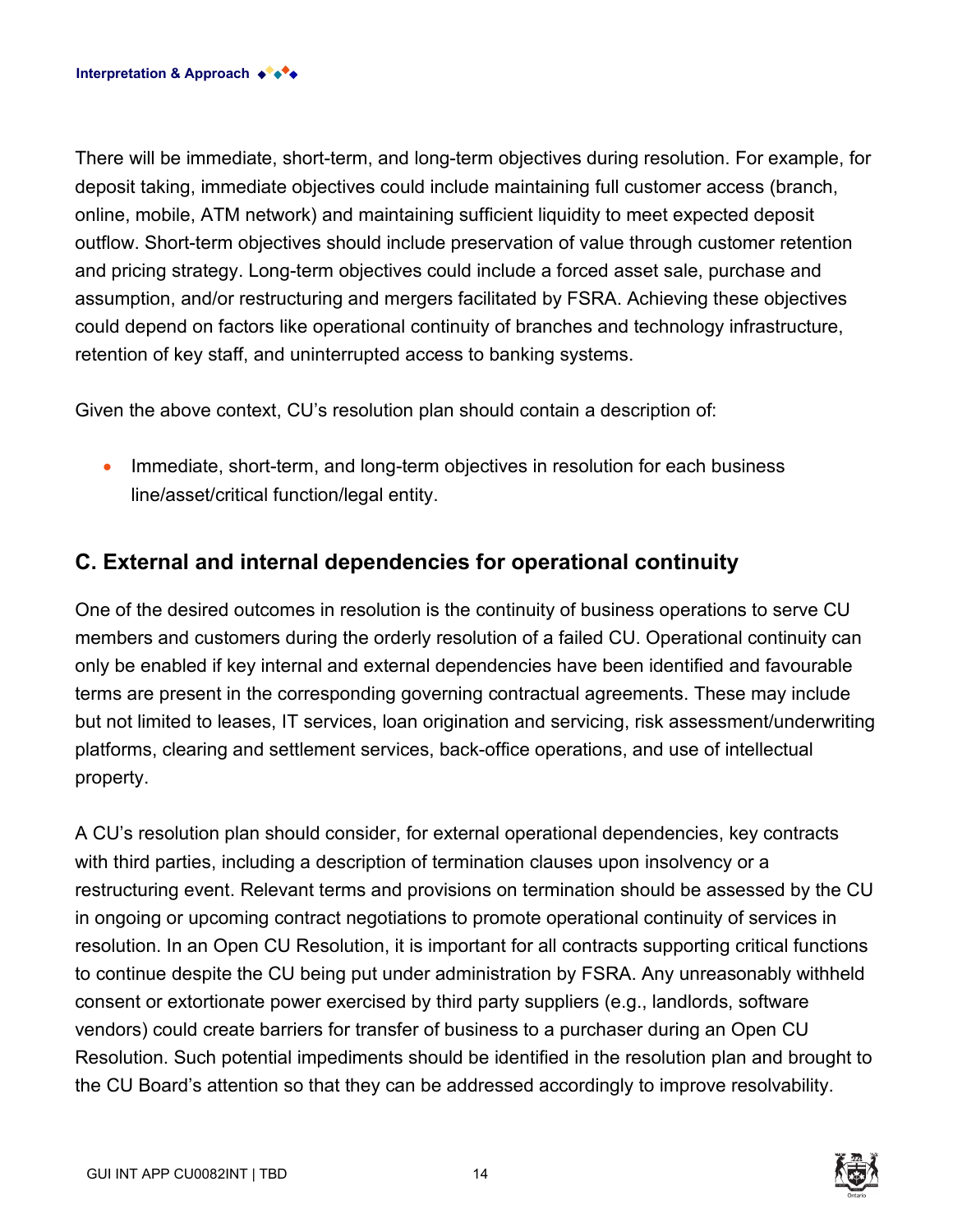For internal dependencies, a CU's resolution plan should consider identifying key employees and strategies for retention upon resolution, details of their current compensation levels, employment contract details, and the roles these employees play including providing internal and external communications during resolution.

### **D. Divestitures**

Another desired outcome in resolution is the timely and orderly operationalization of resolution activities. Depositors and customers of the failing CU may choose to source alternative providers through natural attrition. Alternatively, FSRA may restructure the failed CU in resolution through drastic measures (e.g., forced asset sale, purchase and assumption, merger if possible) where the failing CU's depositors and customers will be transferred to the new financial service provider. Information collected through CU's resolution plan should facilitate effective performance of such transitional activities, resulting in the least disruption to the system.

#### **Marketability, Transferability, and Valuation**

A CU's resolution plan should include a marketability, transferability, and valuation assessment of its assets. This could include a description of the CU's membership profile (e.g., age, demographics, loans and deposits compositions) highlighting any potential areas of concerns in the context of resolution. A CU should include segmenting its assets or business lines from the most marketable to the least marketable, and from the most transferrable to the least transferrable in a purchase and assumption transaction. CUs may consider additional granularity to describe composition of assets to reflect varying degrees of underlying credit quality, product features and complexity that could affect marketability and transferability.

Understanding the relative value of assets (given their type, complexity, market, physical location) and any vulnerabilities to market illiquidity and/or impairment concerns can increase resolution preparedness. A CU's resolution plan should describe the valuation principles currently applied on various types of assets, the information and system capabilities that will be required for that valuation, the point in time at which the valuation is to take place, and any current engagement with business valuators.

#### **Separability**

A CU's resolution plan should identify any impediments to separation/divestiture of assets. Separability issues could arise from legal change of control provisions, position of

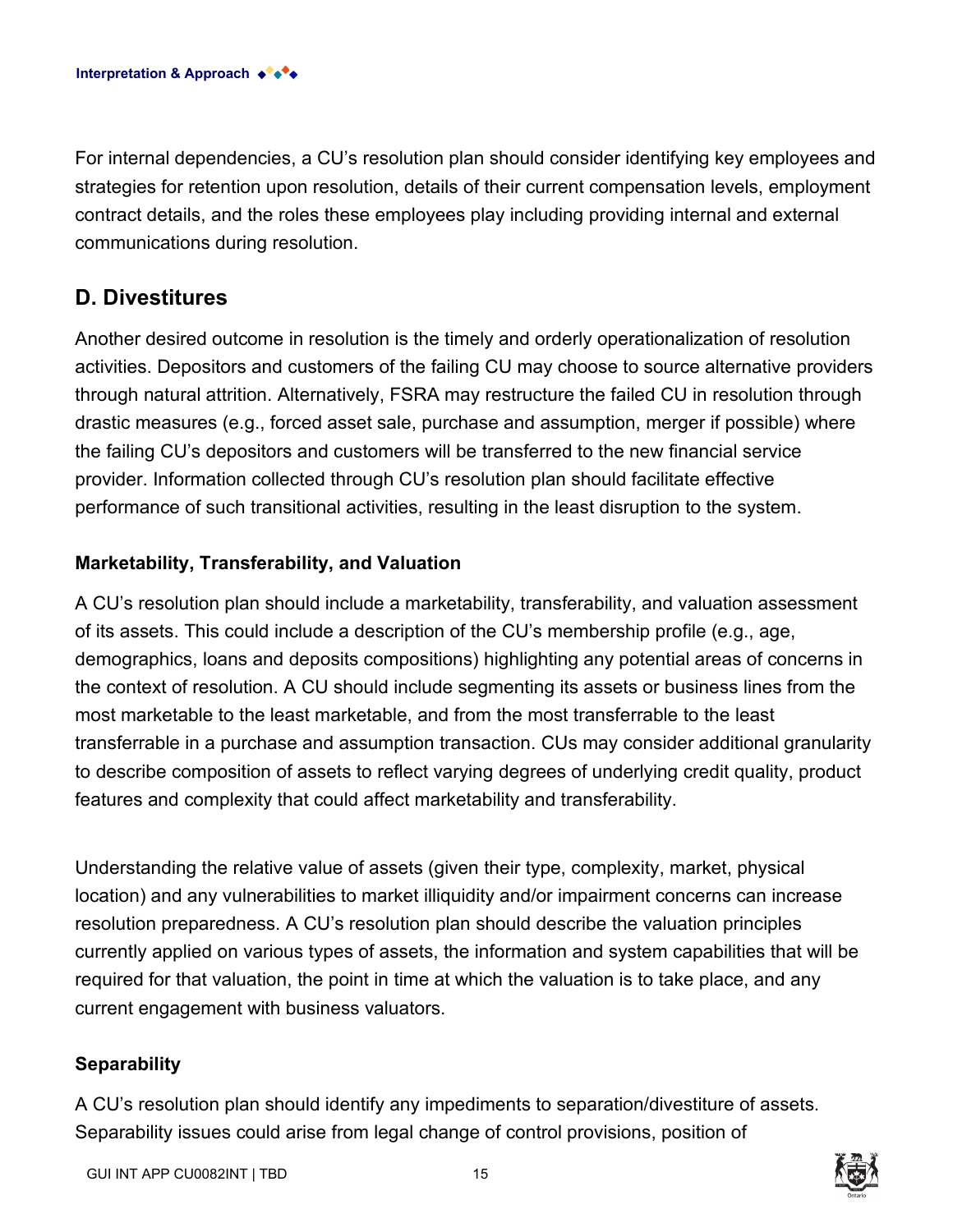assets/liabilities in the legal structure, terms and conditions in operating and joint venture legal agreements involving third parties. Other separability issues could arise when different businesses in a CU or its subsidiaries are reliant on common infrastructure, resources, or people, preventing these businesses from being operated or sold separately (e.g., shared computer systems, facilities, banking platforms, branches).

#### **Approvals**

A CU's resolution plan should identify any regulatory and/or judicial approvals required to implement a divestiture, transfer of assets and liabilities of business activities that are not regulated by FSRA. This could include any key information requirements, conditions and timelines that must be met to allow for the approval. FSRA will work with other regulators, including setting up Memoranda of Understanding (MOU), to coordinate and streamline the activities in planning, coordinating, and implementing resolution.

A CU's resolution plan should also identify any third-party approvals from service providers or joint venturers if they could be a barrier to resolution if they are not obtained.

## **E. Funding Sources and Financial Exposures**

Minimizing the loss to the DIRF is another desired outcome in a CU resolution. The CU's sources of funds and exposures to contingent liabilities are important considerations and should be understood as they would influence the ultimate impact on the DIRF. For example, a CU's resolution plan should include a description of:

- any intra-group exposures among legal entities, including with its parent if any, in the form of capital, funding, or liquidity arrangements
- any cross-guarantees, cross-collateral arrangements, cross-default provisions, and intragroup and cross-product netting arrangements
- any risk transfers and booking arrangements
- any off-balance sheet commitments
- any profit and loss sharing in joint ventures, strategic alliances, or partnerships agreements of which the CU is a party should also be included
- any mortgages sold for the purpose of securitization where the CU may be required to repurchase assets or assets that include set-off provisions should be outlined
- any asset pledging requirements including amounts and types of securities pledged for any drawn or undrawn secured liabilities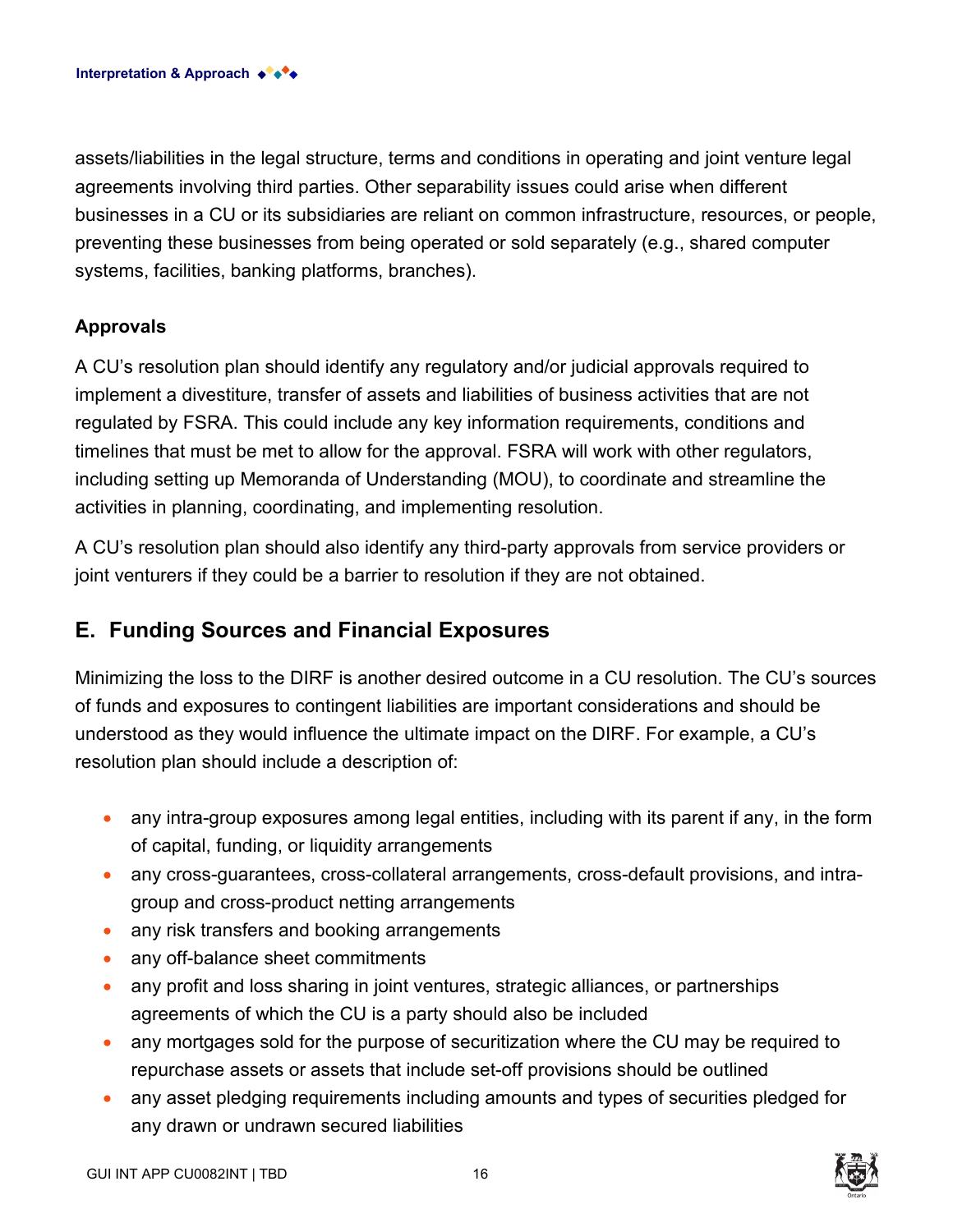• any material assets that are carried at a significant premium (or discount) to market value should be highlighted in the resolution plan

### **F. Data Capabilities**

#### **Depositor Payout**

To ensure preparedness of an orderly payout of depositors in resolution, a timely, accurate, and complete deposit dataset containing all necessary data attributes (required to accurately determine insured deposit coverage under the DIRF) should be available. The dataset should be based on, among other details, clear identification of account types (e.g., single account, joint account, trust account with beneficiaries information, registered vs. non-registered). A CU's resolution plan should include an example of such dataset. In addition, a description of the CU's banking system's capabilities, a self-assessment of data quality and completeness, any manual adjustment required in the determination of insured deposits, and system status and readiness for significant deposit payout activities should also be discussed.

#### **Members Communications**

CUs should have reliable and accurate information on their members and related capital investments (membership shares, investment shares) to ensure communications, voting/meetings and capital issues can be communicated accurately and in a timely manner. A resolution plan should demonstrate the CU's capabilities in providing such information, including an example dataset.

#### **Due Diligence Process**

Given the time-critical nature in executing a resolution strategy which may involve a potential sale, purchase and assumption, merger transaction, it is necessary to ensure timely, accurate data that could be used in a due diligence process are available to potential buyers. A CU's resolution plan should include a description of such data and internal reports or management information that could be readily generated and provided. The CU's capabilities in producing key status and risk data on an off-cycle basis should also be discussed.

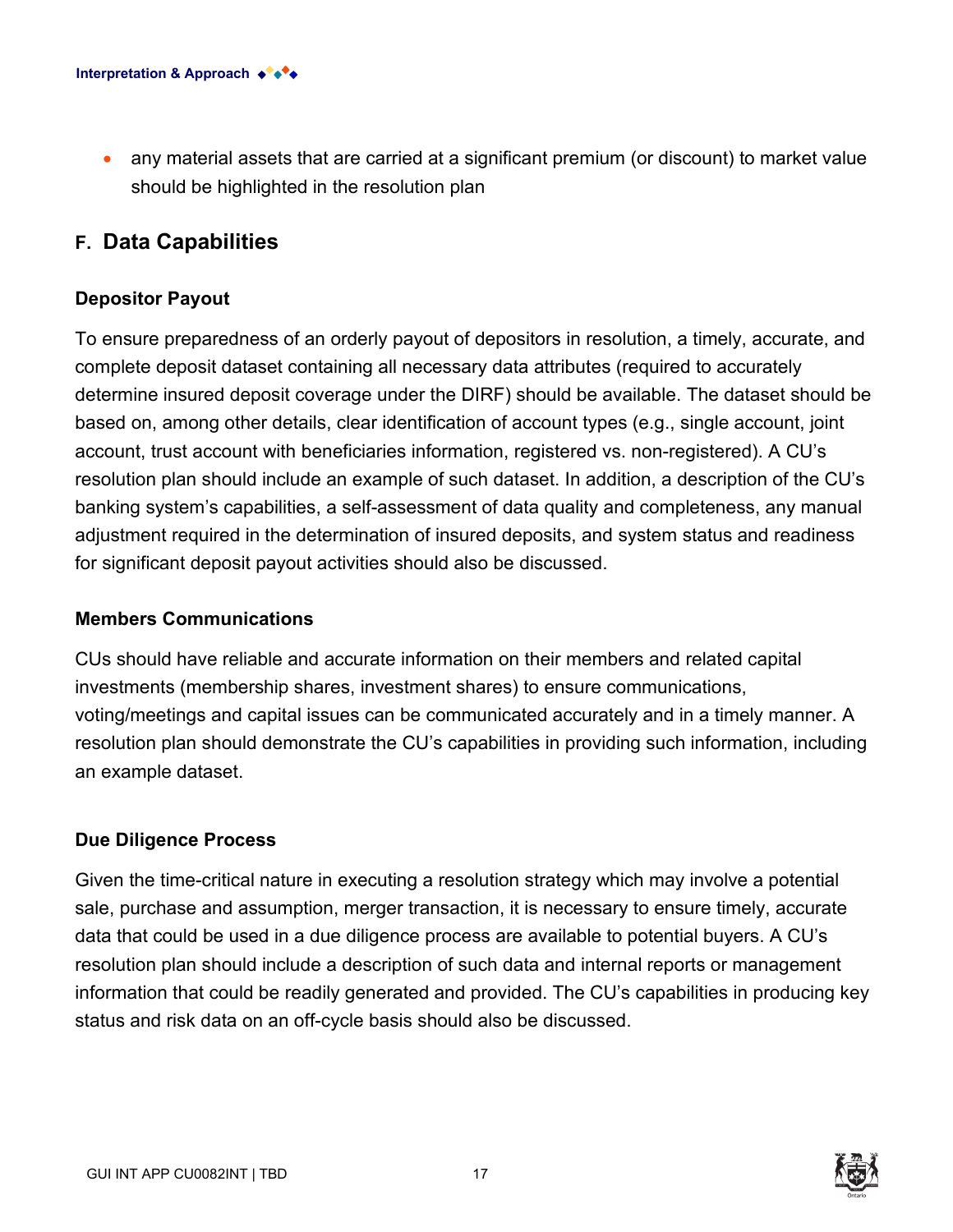## **G. Plans to Address Impediments**

Resolution planning and assessment processes are iterative in nature and will likely require further refinement and adjustment over time as more experience is gained, and more issues are identified for deeper considerations. CUs are encouraged to self-identify gaps and detail shortand long-term plans to address gaps and improve resolvability.

#### **Submission frequency and assessment considerations**

Large CUs must review and update their resolution plan annually, which should be approved by the CUs Board. The resolution plan should be made available to FSRA upon request.

FSRA will evaluate resolution plans and related processes and may ask questions and identify potential shortcomings or concerns. Based on information provided in the resolution plan, FSRA will provide a resolvability assessment.

The development of an effective resolution plan is an iterative process that requires significant interactions between the CU senior management and its Board. Senior management has the responsibility to improve the plan, address self-identified gaps and issues, and address concerns raised by FSRA. CU Board should review and approve any updates on the resolution plan. The plan should be periodically reviewed and refined by the CU to ensure that it remains relevant given changing conditions within the CU and in the broader financial environment.

FSRA's resolvability assessment will determine whether the CU is required to address deficiencies in the subsequent draft to be submitted within a specified timeframe or if further enhancements and refinements can be addressed as part of the next scheduled review.

If FSRA requires re-submission before the next scheduled filing, the plan should be amended and include explanations to address FSRA's concerns when resubmitted.

# **Effective date and future review**

This guidance will be effective as of [March XX, 2022]**.** However, CUs to which this guidance applies will have a transition period during which they will be required to develop credible resolution plans to be submitted to FSRA by [January 31, 2024]. In order to provide CUs with an

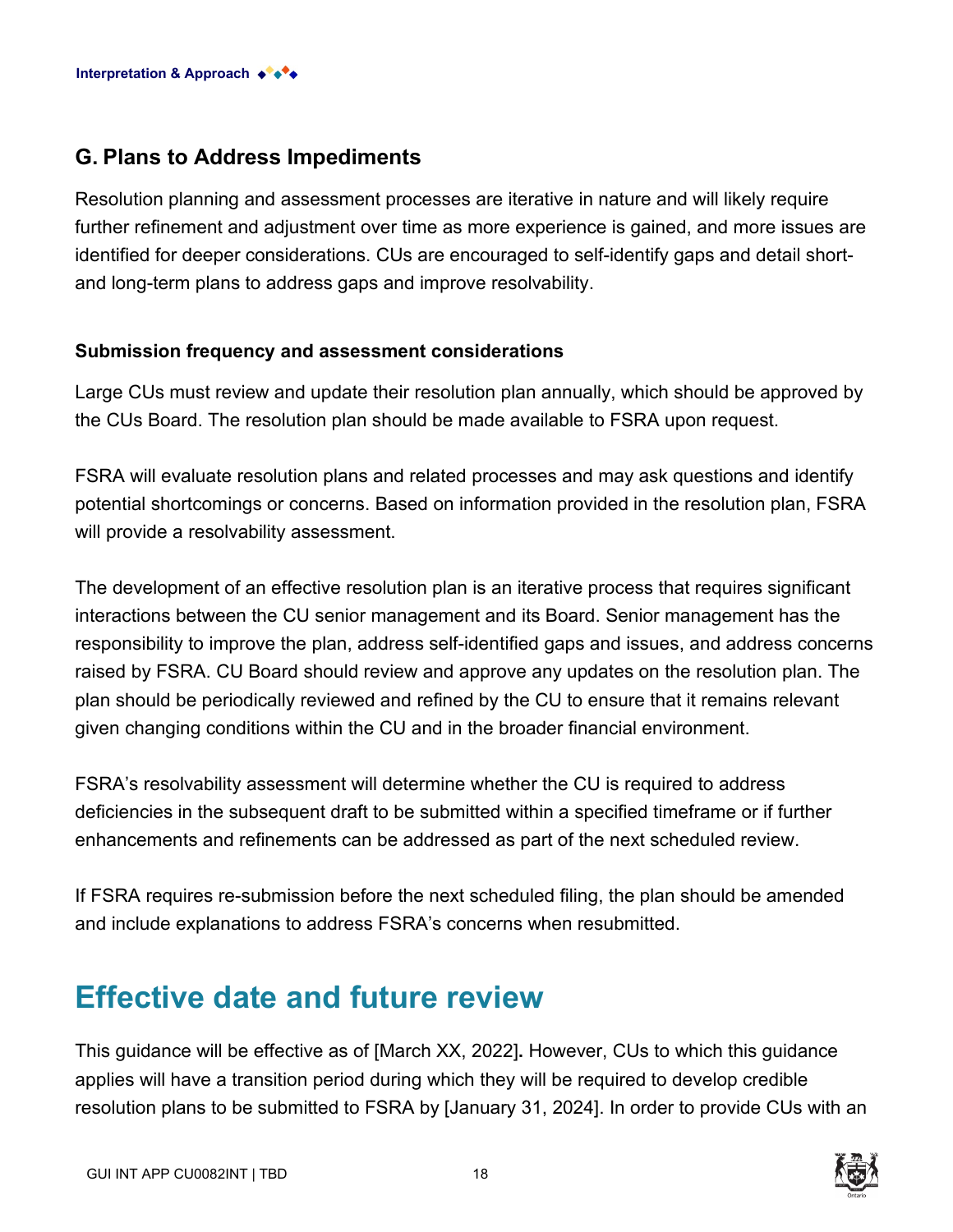opportunity to receive feedback as they develop their resolution plans during the transition period, FSRA will require that CUs provide an interim submission detailing the key components of their resolution plans by [April 30, 2023]. FSRA will also consider proportionality in the application of the requirements.

This Guidance will be reviewed on or before [March XX, 2027].

# **About this guidance**

This document is consistent with **[FSRA's Guidance Framework.](https://www.fsrao.ca/regulation/guidance/fsra-guidance-framework)** As Interpretation guidance, it sets out FSRA's view of requirements under its legislative mandate (i.e., legislation, regulations and rules) so that non-compliance can lead to enforcement or supervisory action pursuant to that legislative mandate. While as Approach guidance, it describes FSRA's internal principles, processes and practices for supervisory action and application of CEO discretion where applicable.

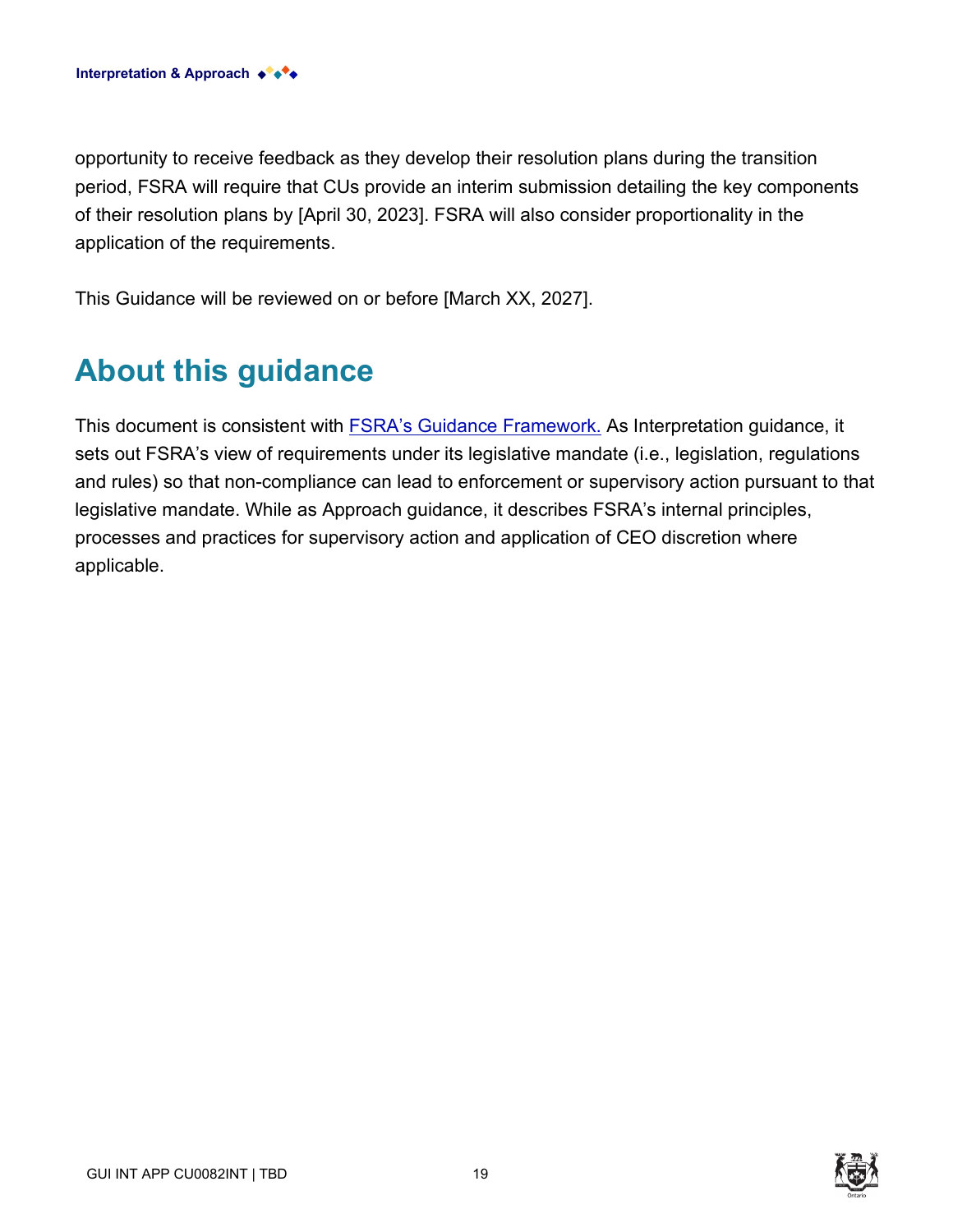# **Appendix – statutory authority**

The following sections of the *Act* provide the statutory basis for this Guidance:

#### **Standard of care – Section 109**

(1) The director, officer or committee member shall exercise the degree of care, diligence and skill that a reasonably prudent person would exercise in comparable circumstances.

#### **Information required by Chief Executive Officer – Section 198**

(1) The Chief Executive Officer may require a credit union, a subsidiary of a credit union or any other person to provide the Chief Executive Officer with such information as the Chief Executive Officer may require for the purpose of carrying out the Chief Executive Officer's powers and duties under this Act.

#### **Information required by Authority – Section 199**

(1) The Authority may require a credit union, a subsidiary of a credit union or any other person to provide the Authority with such information as the Authority may require for the purpose of carrying out its powers and duties under this Act.

#### **Powers of Authority (Financial Assistance) – Section 228**

- (1) The Authority may, in furtherance of its objects in respect of credit unions, as set out in section 3 of the Financial Services Regulatory Authority of Ontario Act, 2016,
	- a) provide, in its discretion, financial assistance for the purpose of,
		- i. assisting a credit union under administration in its continued operation
		- ii. assisting in the orderly winding up of the operations of a credit union
- (2) The Authority may attach conditions to financial assistance provided under clause (1) (a) and, without limiting the form in which such financial assistance may be provided, the Authority may provide such financial assistance by,
	- a) purchasing securities of a credit union
	- b) making or guaranteeing loans, with or without security, or advances to or deposits with a credit union



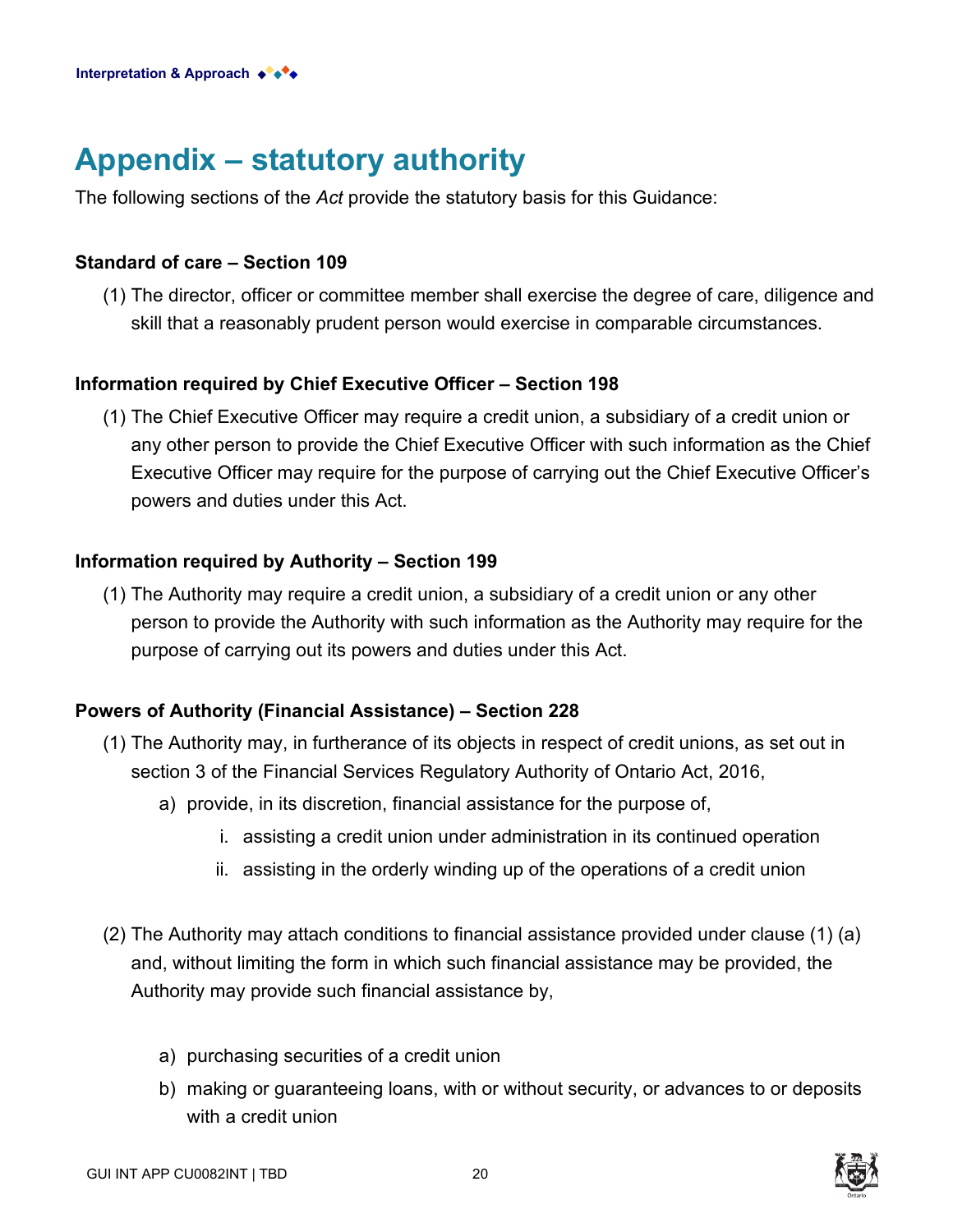- c) taking security for loans or advances to a credit union
- d) guaranteeing the payment of the fees of, and the costs incurred by, a liquidator of a credit union.

#### **Supervision (Supervision by the Chief Executive Officer) – Section 230**

- (1) The Chief Executive Officer may order that a credit union is subject to the supervision of the Chief Executive Officer in any of the following circumstances:
	- 1. The credit union requests, in writing, that it be subject to supervision.
	- 2. The credit union is in contravention of section 77.
	- 3. The Chief Executive Officer, on reasonable grounds, believes that the credit union is conducting its affairs in a way that might be expected to harm the interests of members or depositors or that tends to increase the risk of claims by depositors against the Authority.
	- 4. The credit union or an officer or director of it does not file, submit or deliver a report or document required to be filed, submitted or delivered under this Act within the time limited under this Act.
	- 5. The credit union has failed to comply with an order of the Chief Executive Officer.

#### **Supervision (Interpretation) – Section 230**

(1) For the purposes of paragraph 2 of subsection (1), a variation under section 80 does not bring a credit union into compliance with section 77.

#### **Administration (Administration by Chief Executive Officer) – Section 233**

- (1) The Chief Executive Officer may order that a credit union is subject to administration by the Chief Executive Officer in any of the following circumstances:
	- 1. The Chief Executive Officer, on reasonable grounds, believes that the credit union is conducting its affairs in a way that might be expected to harm the interests of members, depositors or shareholders or that tends to increase the risk of claims by depositors against the Chief Executive Officer, but that supervision would, in the circumstances, not be appropriate.

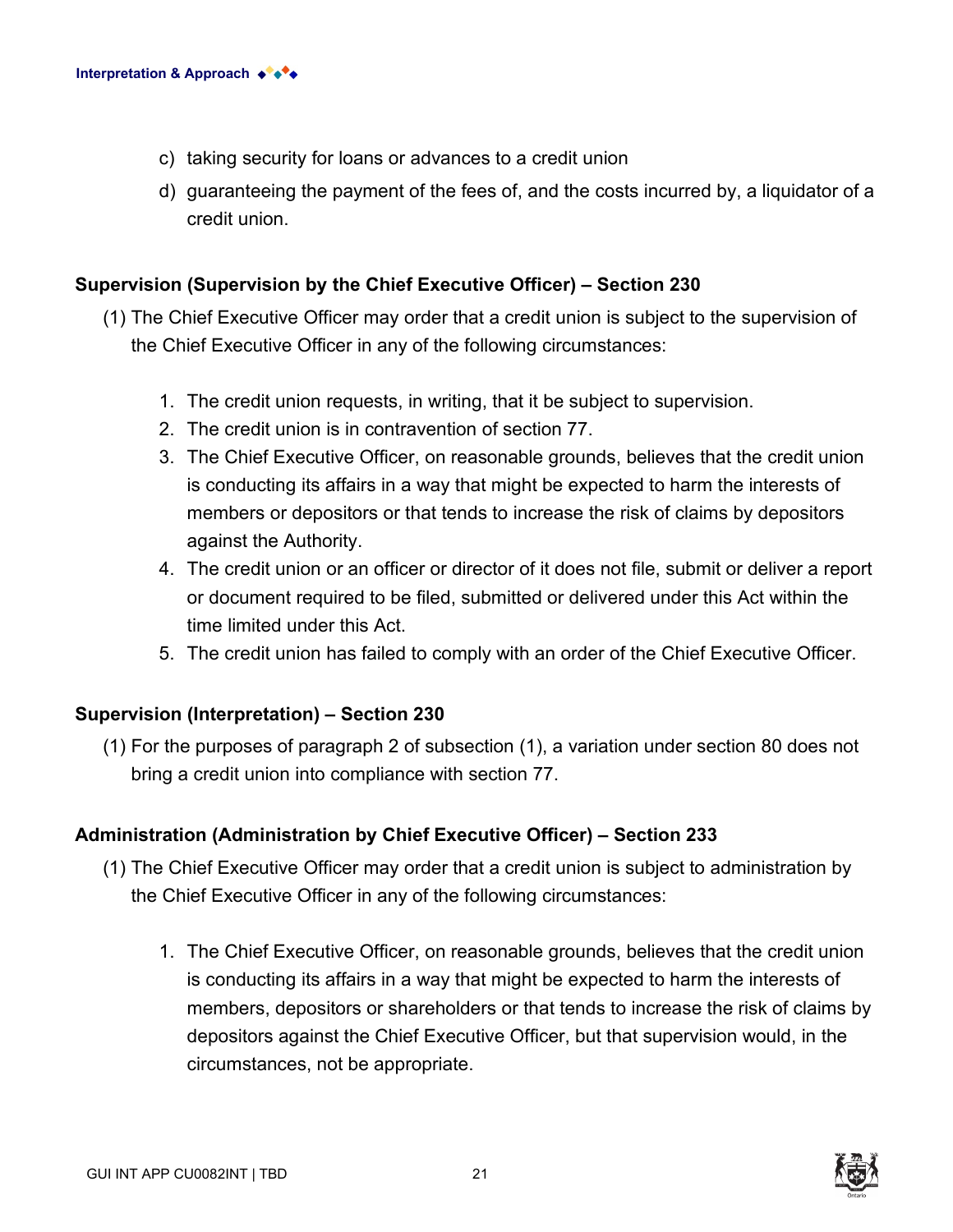- 2. The credit union has failed to comply with an order of the Chief Executive Officer made while the credit union was subject to the supervision of the Chief Executive **Officer**
- 3. The Chief Executive Officer is of the opinion that the assets of the credit union are not sufficient to give adequate protection to its depositors.
- 4. The credit union has failed to pay any liability that is due or, in the opinion of the Chief Executive Officer, will not be able to pay its liabilities as they become due.
- 5. After a general meeting and any adjournment of no more than two weeks, the members of the credit union have failed to elect the minimum number of directors required under section 86.
- 6. The Chief Executive Officer has made an order under section 207.

#### **Administration (Administrator's Powers) – Section 234**

(1) As an administrator, the Chief Executive Officer may exercise the following powers:

- 1. carry on, manage and conduct the operations of a credit union
- 2. preserve, maintain, realize, dispose of and add to the property of a credit union
- 3. receive the income and revenues of the credit union
- 4. exercise the powers of the credit union and of the directors, officers and committees
- 5. exclude the directors of the credit union and its officers, committee members, employees and agents from the property and business of the credit union
- 6. require the credit union to,
	- i. amalgamate, by requiring the credit union to enter into an amalgamation agreement under section 251
	- ii. dispose of its assets and liabilities
	- iii. be wound up